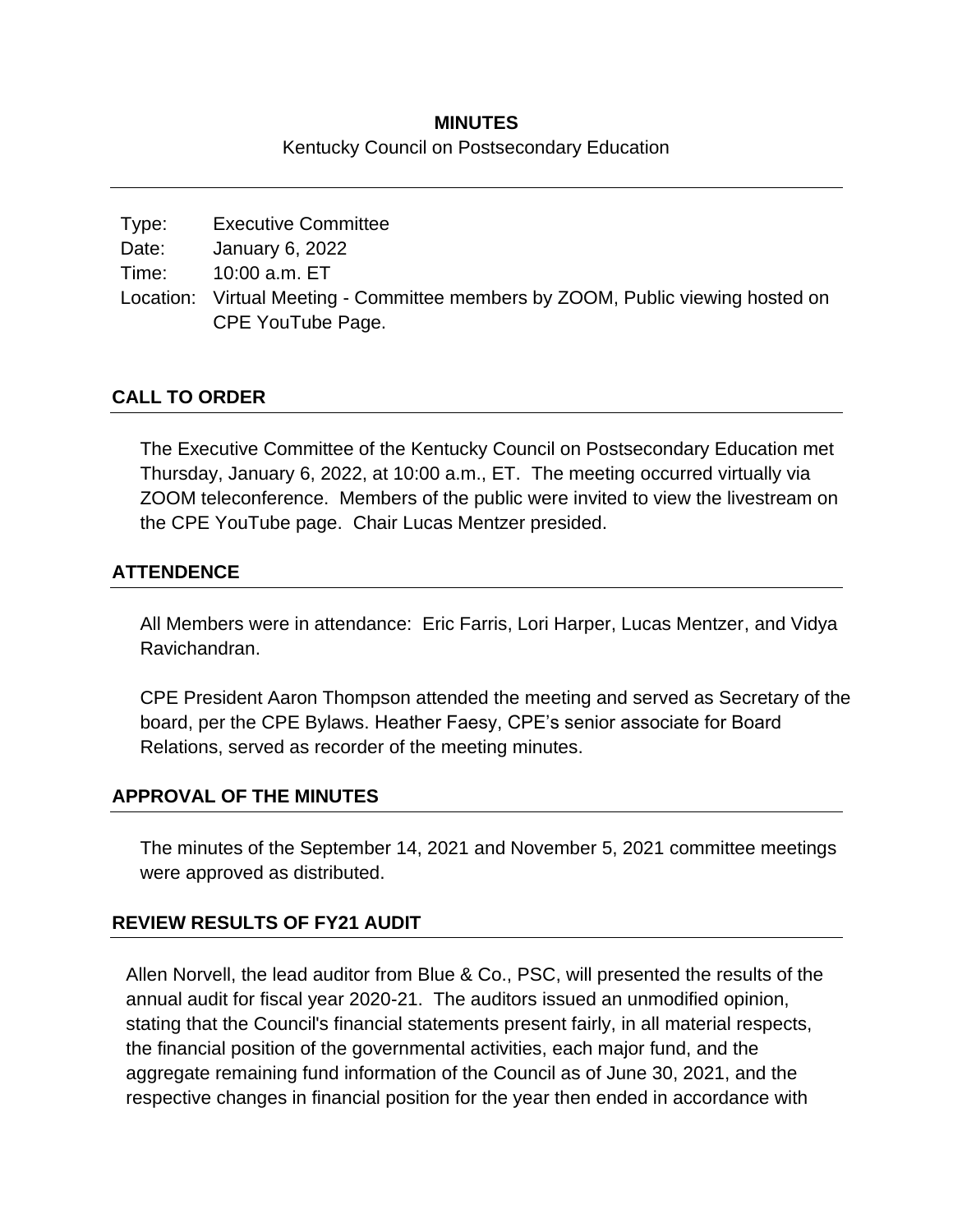accounting principles generally accepted in the United States of America. In addition, the expenditures of federal awards and supplementary information are fairly stated in all material respects in relation to the basic financial statements as a whole. The firm also noted that it did not identify any deficiencies in internal control that they consider to be material weaknesses.

# **UPDATE ON KENTUCKY STATE UNIVERSITY**

President Aaron Thompson and Travis Powell, CPE's Vice President and General Counsel, provided an update on the development of Kentucky State University's (KSU) management and improvement plan and the current state of the presidential search process. It is expected they will have a new president in place for the fall 2022 semester.

## **2022 NOMINATING COMMITTEE & ELECTION PROCESS**

Mr. Powell reviewed the process the nominating committee will undergo to recommend a slate of officers for the 2022 calendar year. Lee Nimocks, CPE's Vice President and Chief of Staff, discussed the election of the 2022 Chair and Vice Chair will take place at the end of the January 28, 2022 meeting. The elected Chair will begin their duties immediately and close out the meeting.

Chair Mentzer appointed Lori Harper, Richard Nelson, and Kevin Weaver to serve on the 2022 Nominating Committee. Ms. Harper will chair the committee.

#### **2022 CPE PRESIDENT EVALUATION PROCESS**

CPE has conducted annual evaluations of its president since 2010 that include a presidential self-assessment and a comprehensive survey of CPE members, senior staff, university and KCTCS presidents, state policy leaders, members of the Governor's administration and key members of the legislature to gather input on the president's performance, working relationships and accomplishments.

Lee Nimocks, CPE's Vice President and Chief of Staff, presented a proposed timeline for the evaluation to take place in 2022. Staff will have survey materials to share at the Committee meeting.